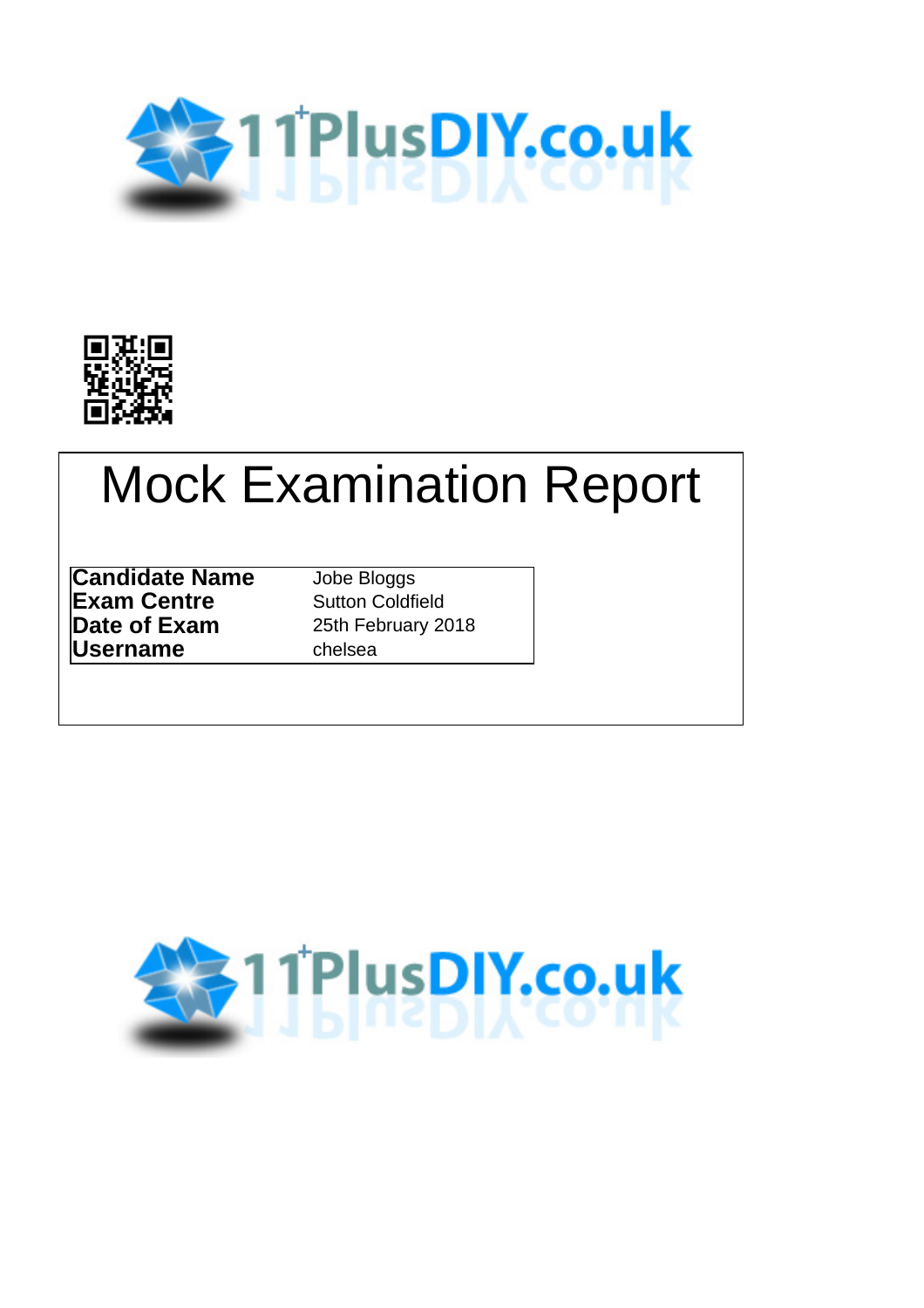

#### **Dear Parent**

Thank you for attending the 11PlusDIY Mock exam. This report contains the results.

It is important to understand that 11PlusDIY Mock exams are designed to help parents and children prepare for the real exam. The standard of the exam is challenging, but realistic and will test even the most able children.

We understand that you will read this report and focus purely on the percentages. This may compare negatively to your expectations or Mock exams sat at home. These concerns are normal, but it is important to remember, this may be the first time a child has been subjected to the exam environment.

If you do have concerns, consider the following:

- **Exam understanding:** We have statistical evidence proving that children repeating Mock exams improve by up to 70%. Tutoring does not prepare children for an exam experience and we would not expect children to score perfect marks.
- **Standardisation of marks:** We issue raw scores, they are not normalised for age.
- **Competitive cohort:** There is no pass mark for the 11 Plus (90% may not be sufficient, but 60% maybe). Children appearing for Mock exams are well prepared and a lower ranked child today may well achieve their first choice school.
- **Number of questions:** In an 11 Plus exam, completing 85 questions in 50 minutes is common, but some exams are set in excess of what a child can finish in the given time. Finishing is not a prerequisite to passing the 11 Plus, but the more questions answered will increase the chance you have of passing.

Finally please note:

- Detailed feedbacks (if ordered) will be emailed within five working days
- The question paper will be available at www.11plusdiy.co.uk for 10 days
- To complete Mock exams at home Click Here Now or visit [www.11plusdiy.co.uk](http://www.11plusdiy.co.uk)

We would like to say thank you for choosing 11PLUSDIY.

Susan Warren **Director of Events** eventsmanager@11plusdiy.co.uk www.11PlusDIY.co.uk

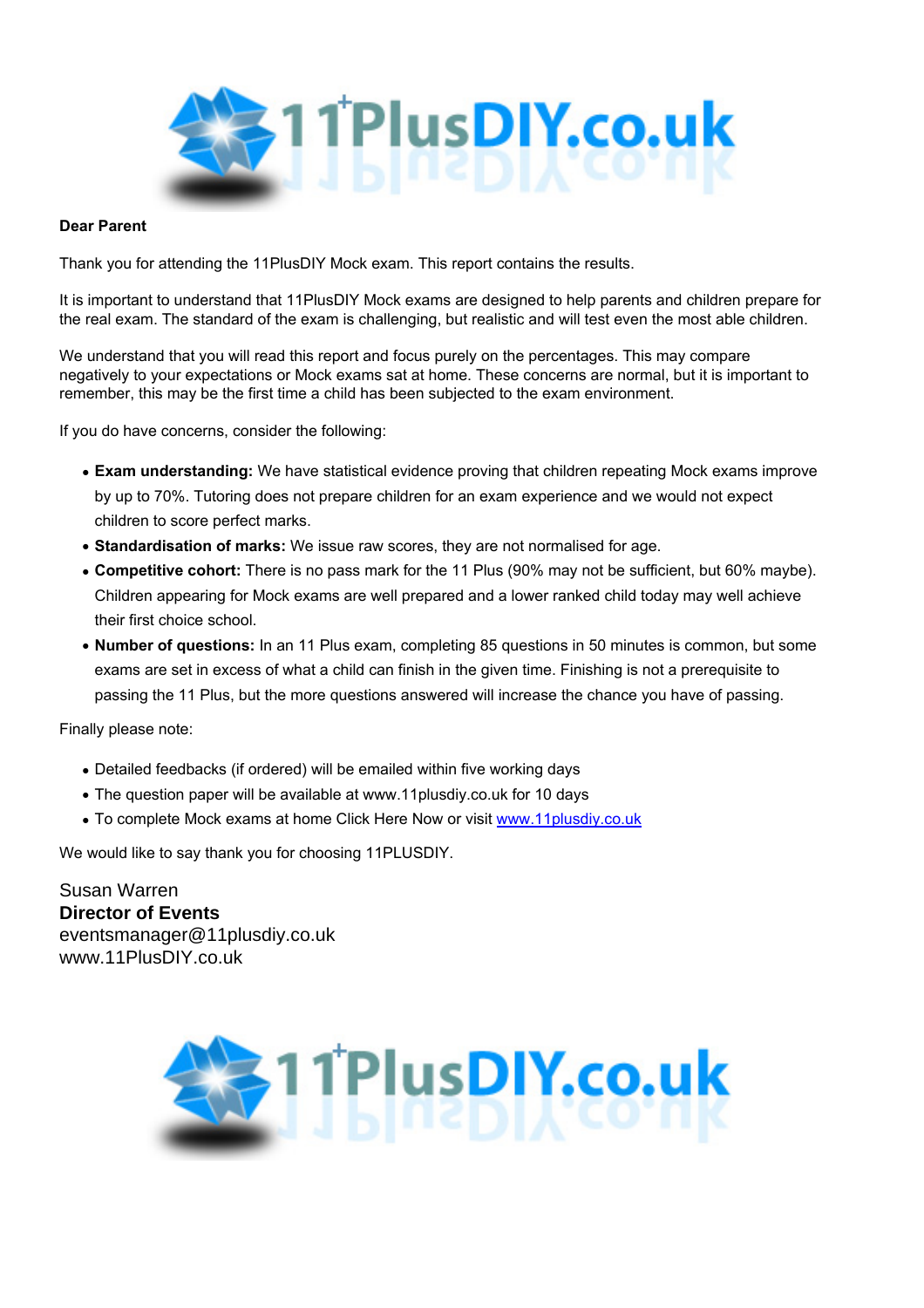# **CEM-A-18-002**

| <b>Test Name</b>                                                 | <b>CEM-A-18-002</b>         |                 | <b>Question Analysis</b><br>Answered correctly |    |                 |                |
|------------------------------------------------------------------|-----------------------------|-----------------|------------------------------------------------|----|-----------------|----------------|
| <b>Questions Available</b>                                       | 80                          |                 | 19 Answered incorrectly                        |    |                 |                |
| <b>Questions Answered Correctly</b>                              | 58                          | 3               | Unanswered                                     |    |                 |                |
| <b>Percentage Answered Correctly</b>                             | 72.5%                       |                 |                                                | 3  |                 | $\overline{5}$ |
| <b>Questions Un-Answered</b>                                     | 3                           | 6 <sup>1</sup>  |                                                | 8  | $\overline{9}$  | 10             |
| <b>Total Students</b>                                            | 175                         | 11              | 12 <sub>1</sub>                                | 13 | 14 <sup>°</sup> | 15             |
| <b>Placement In Group</b>                                        | 27 out of 175               | 16              | 17                                             | 18 | 19              | 20             |
| <b>Highest Score</b>                                             | 78                          | 21              | 22                                             | 23 | 24              | 25             |
| <b>Lowest Score</b>                                              | 15                          | 26              | 27                                             | 28 | 29              | 30             |
| <b>Average Score</b>                                             | 43                          | 31              | 32                                             | 33 | 34              | 35             |
|                                                                  |                             | 36              | 37                                             | 38 | 39              | 40             |
| <b>CEM-A-18-002 - Peer Comparison</b>                            |                             | 41              | 42                                             | 43 | 44              | 45             |
|                                                                  |                             | 46              | 47                                             | 48 | 49              | 50             |
|                                                                  |                             | 51              | 52                                             | 53 | 54              | 55             |
| 100<br>78<br>90                                                  |                             | 56              | 57                                             | 58 | 59              | 60             |
| 80                                                               |                             | 61              | 62                                             | 63 | 64              | 65             |
| 70<br>60                                                         | 58                          | 66              | 67                                             | 68 | 69              | 70             |
| 43<br>42<br>50                                                   |                             | 71              | 72                                             | 73 | 74              | 75             |
| 40<br>30<br>15                                                   |                             | 76              | 77                                             | 78 | 79              | 80             |
| 20                                                               |                             |                 |                                                |    |                 |                |
| 10<br>0                                                          |                             |                 |                                                |    |                 |                |
|                                                                  | Jobs Blogs's                |                 |                                                |    |                 |                |
| Median Result<br>Lower Regill<br>Average Result<br>Highest Regul |                             |                 |                                                |    |                 |                |
|                                                                  |                             |                 |                                                |    |                 |                |
|                                                                  |                             |                 |                                                |    |                 |                |
|                                                                  |                             |                 |                                                |    |                 |                |
| CEM-A-18-002 - Student                                           | <b>CEM-A-18-002 - Group</b> |                 |                                                |    |                 |                |
| <b>Performance Analysis</b>                                      | <b>Average Performance</b>  |                 |                                                |    |                 |                |
|                                                                  |                             | <b>Analysis</b> |                                                |    |                 |                |



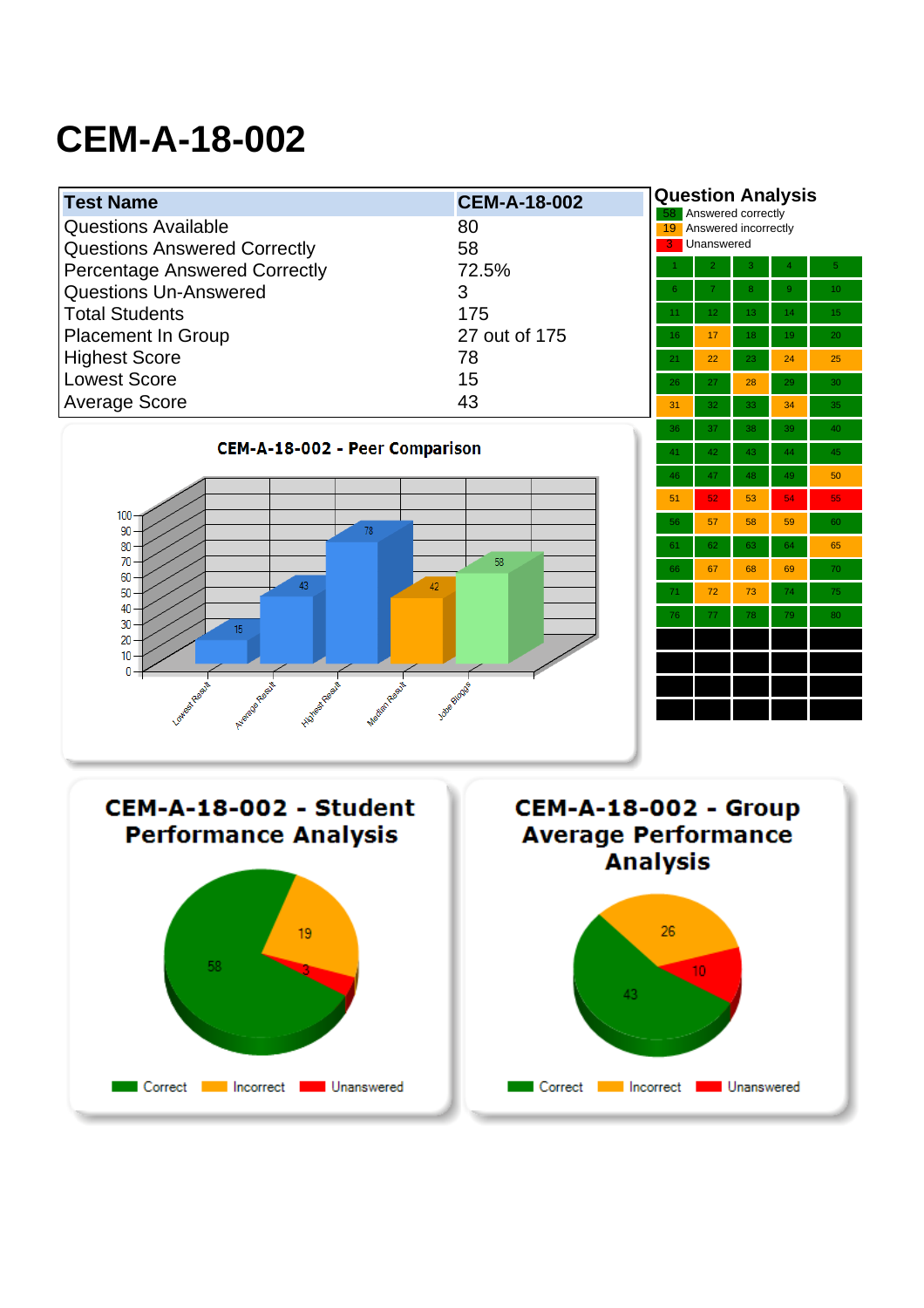### **Question Response - CEM-A-18-002**

| <b>Question Number</b>    | <b>Correct Answer</b>   | <b>Student Answer</b>     | <b>Question Number</b>               | <b>Correct Answer</b>   | Student                   |
|---------------------------|-------------------------|---------------------------|--------------------------------------|-------------------------|---------------------------|
| $\overline{1}$            | B                       | $\mathbf B$               | $\overline{2}$                       | D                       | D                         |
| $\overline{\overline{3}}$ | A                       | $\overline{A}$            | $\overline{4}$                       | $\overline{B}$          | $\overline{B}$            |
| $\overline{5}$            | Ē                       | Ē                         | $\overline{6}$                       | $\overline{A}$          | $\overline{A}$            |
| $\overline{7}$            | $\overline{D}$          | $\overline{D}$            | $\overline{\overline{\overline{8}}}$ | $\overline{D}$          | $\overline{\mathsf{D}}$   |
| $\overline{9}$            | $\overline{\mathsf{D}}$ | $\overline{D}$            | $\overline{10}$                      | $\overline{\text{c}}$   | $\overline{c}$            |
| $\overline{11}$           | $\overline{\mathsf{c}}$ | $\overline{\text{c}}$     | $\overline{12}$                      | $\overline{D}$          | ō                         |
| $\overline{13}$           | $\overline{B}$          | $\overline{B}$            | $\overline{14}$                      | E                       | Ē                         |
| $\overline{15}$           | $\overline{D}$          | $\overline{D}$            | $\overline{16}$                      | $\overline{E}$          | Ē                         |
| $\overline{17}$           | $\overline{B}$          | $\mathsf{A}$              | $\overline{18}$                      | $\overline{D}$          | ō                         |
| $\overline{19}$           | $\overline{A}$          | $\overline{A}$            | $\overline{20}$                      | $\overline{D}$          | ō                         |
| $\overline{21}$           | E                       | Έ                         | $\overline{22}$                      | $\overline{B}$          | $\overline{A}$            |
| $\overline{23}$           | $\overline{A}$          | $\overline{A}$            | $\overline{24}$                      | $\overline{E}$          | $\overline{c}$            |
| $\overline{25}$           | $\overline{c}$          | $\overline{D}$            | $\overline{26}$                      | E                       | Έ                         |
| $\overline{27}$           | $\overline{A}$          | $\overline{A}$            | $\overline{28}$                      | В                       | E                         |
| $\overline{29}$           | Έ                       | Έ                         | 30                                   | $\overline{D}$          | $\overline{\mathsf{D}}$   |
| 31                        | $\overline{A}$          | $\overline{B}$            | 32                                   | Ē                       | Ē                         |
| 33                        | $\overline{\text{c}}$   | $\overline{C}$            | $\overline{34}$                      | A                       | E                         |
| 35                        | $\overline{c}$          | $\overline{\text{c}}$     | $\overline{36}$                      | $\overline{B}$          | $\overline{\mathbf{B}}$   |
| $\overline{37}$           | $\overline{D}$          | $\overline{D}$            | 38                                   | $\overline{B}$          | $\overline{B}$            |
| 39                        | $\overline{c}$          | $\overline{\text{c}}$     | 40                                   | $\overline{D}$          | ō                         |
| 41                        | Έ                       | Έ                         | 42                                   | $\overline{D}$          | ō                         |
| 43                        | $\overline{c}$          | $\overline{C}$            | 44                                   | $\overline{B}$          | $\overline{B}$            |
| 45                        | D                       | $\overline{D}$            | 46                                   | C                       | $\overline{c}$            |
| 47                        | A                       | $\overline{\mathsf{A}}$   | 48                                   | $\overline{C}$          | $\overline{c}$            |
| 49                        | $\overline{A}$          | $\overline{A}$            | 50                                   | $\overline{C}$          | D                         |
| $\overline{51}$           | $\overline{B}$          | $\mathbf C$               | 52                                   | $\overline{\mathsf{A}}$ | <b>BLA</b>                |
| 53                        | $\overline{D}$          | E                         | 54                                   | Ē                       | <b>BLA</b>                |
| 55                        | $\overline{D}$          | <b>BLANK</b>              | 56                                   | $\overline{D}$          | D                         |
| $\overline{57}$           | $\overline{\mathsf{A}}$ | $\overline{C}$            | $\overline{58}$                      | $\overline{c}$          | Ε                         |
| 59                        | Έ                       | $\overline{c}$            | 60                                   | $\overline{B}$          | $\overline{B}$            |
| 61                        | $\overline{B}$          | $\overline{B}$            | 62                                   | $\overline{\mathsf{A}}$ | $\overline{A}$            |
| 63                        | $\overline{A}$          | $\overline{A}$            | 64                                   | $\overline{B}$          | $\overline{\mathbf{B}}$   |
| 65                        | $\overline{B}$          | D                         | 66                                   | $\overline{\text{c}}$   | $\overline{c}$            |
| 67                        | $\overline{B}$          | $\boldsymbol{\mathsf{A}}$ | 68                                   | $\overline{D}$          | $\overline{\mathbf{B}}$   |
| 69                        | $\overline{A}$          | $\overline{B}$            | $\overline{70}$                      | $\overline{c}$          | $\overline{\overline{c}}$ |
| $\overline{71}$           | $\overline{\mathsf{D}}$ | $\overline{D}$            | $\overline{72}$                      | $\overline{B}$          | $\overline{\mathsf{D}}$   |
| $\overline{73}$           | A                       | $\overline{c}$            | $\overline{74}$                      | $\overline{D}$          | ō                         |
| $\overline{75}$           | Ε                       | Έ                         | $\overline{76}$                      | $\overline{E}$          | Ē                         |
| $\overline{77}$           | $\overline{\mathsf{D}}$ | $\overline{D}$            | $\overline{78}$                      | $\overline{c}$          | $\overline{\overline{c}}$ |
| $\overline{79}$           | $\overline{E}$          | Ē                         | $\overline{80}$                      | $\overline{E}$          | Ē                         |
| Answered correctly        |                         |                           |                                      |                         |                           |
|                           | Answered incorrectly    |                           |                                      |                         |                           |
| Unanswered                |                         |                           |                                      |                         |                           |
|                           |                         |                           |                                      |                         |                           |

| Question Number           | <b>Correct Answer</b>   | <b>Student Answer</b>     | <b>Question Number</b> | <b>Correct Answer</b>   | <b>Student Answer</b>   |
|---------------------------|-------------------------|---------------------------|------------------------|-------------------------|-------------------------|
| $\overline{1}$            | B                       | $\overline{\mathsf{B}}$   | $\overline{2}$         | D                       | D                       |
| $\overline{\overline{3}}$ | $\overline{A}$          | $\overline{A}$            | $\overline{4}$         | $\overline{B}$          | $\overline{B}$          |
| $\overline{5}$            | $\overline{\mathsf{E}}$ | Έ                         | $\overline{6}$         | $\overline{A}$          | $\overline{A}$          |
| $\overline{7}$            | $\overline{D}$          | $\overline{D}$            | $\overline{8}$         | $\overline{D}$          | $\overline{\mathsf{D}}$ |
| $\overline{9}$            | $\overline{D}$          | $\overline{D}$            | 10                     | $\overline{\mathsf{c}}$ | $\overline{\mathsf{c}}$ |
| $\overline{11}$           | $\overline{\text{c}}$   | $\overline{\text{c}}$     | $\overline{12}$        | $\overline{D}$          | $\overline{D}$          |
| $\overline{13}$           | $\overline{B}$          | $\overline{B}$            | $\overline{14}$        | $\overline{E}$          | Έ                       |
| 15                        | $\overline{D}$          | $\overline{D}$            | 16                     | E                       | $\overline{\mathsf{E}}$ |
| 17                        | $\overline{B}$          | $\overline{\mathsf{A}}$   | $\overline{18}$        | $\overline{D}$          | $\overline{\mathsf{D}}$ |
| $\overline{19}$           | $\overline{A}$          | $\overline{A}$            | $\overline{20}$        | D                       | $\overline{D}$          |
| $\overline{21}$           | $\overline{E}$          | Ε                         | $\overline{22}$        | $\overline{B}$          | $\overline{A}$          |
| $\overline{23}$           | $\overline{A}$          | $\overline{A}$            | $\overline{24}$        | Έ                       | $\overline{c}$          |
| $\overline{25}$           | $\overline{c}$          | $\overline{D}$            | $\overline{26}$        | $\overline{E}$          | Έ                       |
| $\overline{27}$           | $\overline{A}$          | $\overline{\mathsf{A}}$   | $\overline{28}$        | $\overline{B}$          | Έ                       |
| $\overline{29}$           | $\overline{E}$          | Ε                         | 30                     | $\overline{D}$          | $\overline{\mathsf{D}}$ |
| $\overline{31}$           | $\overline{A}$          | $\overline{B}$            | 32                     | $\overline{E}$          | Έ                       |
| 33                        | $\overline{c}$          | $\overline{c}$            | 34                     | $\overline{A}$          | Έ                       |
| 35                        | $\overline{\mathsf{c}}$ | $\overline{\mathsf{c}}$   | 36                     | $\overline{B}$          | $\overline{B}$          |
| 37                        | $\overline{D}$          | $\overline{D}$            | 38                     | $\overline{B}$          | $\overline{B}$          |
| 39                        | $\overline{C}$          | $\overline{\text{c}}$     | 40                     | $\overline{D}$          | $\overline{\mathsf{D}}$ |
| 41                        | $\overline{E}$          | Ē                         | 42                     | D                       | $\overline{D}$          |
| 43                        | $\overline{c}$          | $\overline{c}$            | 44                     | $\overline{B}$          | $\overline{B}$          |
| 45                        | $\overline{D}$          | $\overline{D}$            | 46                     | $\overline{C}$          | $\overline{c}$          |
| 47                        | $\overline{A}$          | $\overline{\mathsf{A}}$   | 48                     | $\overline{C}$          | $\overline{c}$          |
| 49                        | $\overline{A}$          | $\overline{A}$            | 50                     | $\overline{\mathsf{c}}$ | $\overline{D}$          |
| 51                        | $\overline{B}$          | $\overline{C}$            | 52                     | $\overline{A}$          | <b>BLANK</b>            |
| 53                        | $\overline{D}$          | Ē                         | 54                     | Ε                       | <b>BLANK</b>            |
| $\overline{55}$           | $\overline{D}$          | <b>BLANK</b>              | 56                     | $\overline{D}$          | $\overline{\mathsf{D}}$ |
| $\overline{57}$           | $\overline{A}$          | $\overline{C}$            | 58                     | $\overline{c}$          | Ε                       |
| 59                        | E                       | $\overline{\mathsf{C}}$   | 60                     | $\overline{B}$          | $\overline{B}$          |
| 61                        | $\overline{B}$          | $\overline{B}$            | 62                     | $\overline{\mathsf{A}}$ | $\overline{\mathsf{A}}$ |
| 63                        | $\overline{A}$          | $\overline{A}$            | 64                     | $\overline{B}$          | $\overline{B}$          |
| 65                        | $\overline{B}$          | $\overline{D}$            | 66                     | $\overline{c}$          | $\overline{\mathsf{c}}$ |
| 67                        | $\overline{B}$          | $\boldsymbol{\mathsf{A}}$ | 68                     | $\overline{D}$          | $\overline{B}$          |
| 69                        | $\overline{\mathsf{A}}$ | $\overline{\mathsf{B}}$   | $\overline{70}$        | $\overline{c}$          | $\overline{c}$          |
| $\overline{71}$           | $\overline{D}$          | $\overline{D}$            | $\overline{72}$        | $\overline{B}$          | $\overline{D}$          |
| $\overline{73}$           | $\overline{A}$          | $\overline{C}$            | 74                     | $\overline{D}$          | $\overline{\mathsf{D}}$ |
| $\overline{75}$           | Έ                       | $\overline{\overline{E}}$ | $\overline{76}$        | $\overline{E}$          | Έ                       |
| $\overline{77}$           | $\overline{D}$          | $\overline{D}$            | $\overline{78}$        | $\overline{\mathsf{c}}$ | $\overline{c}$          |
| $\overline{79}$           | $\overline{E}$          | Ē                         | 80                     | $\overline{E}$          | Ē                       |

## **Distribution of Student Results - CEM-A-18-002**

The chart below shows the distribution of the student's result for the CEM-A-18-002 exam partitioned into six groups. The groups range from 1st (being the group of students with the highest scores) to 6th (being the group of students with the lowest scores). Partitioning students into six groups provides a clear understanding of students performance in relation to their exam cohort.

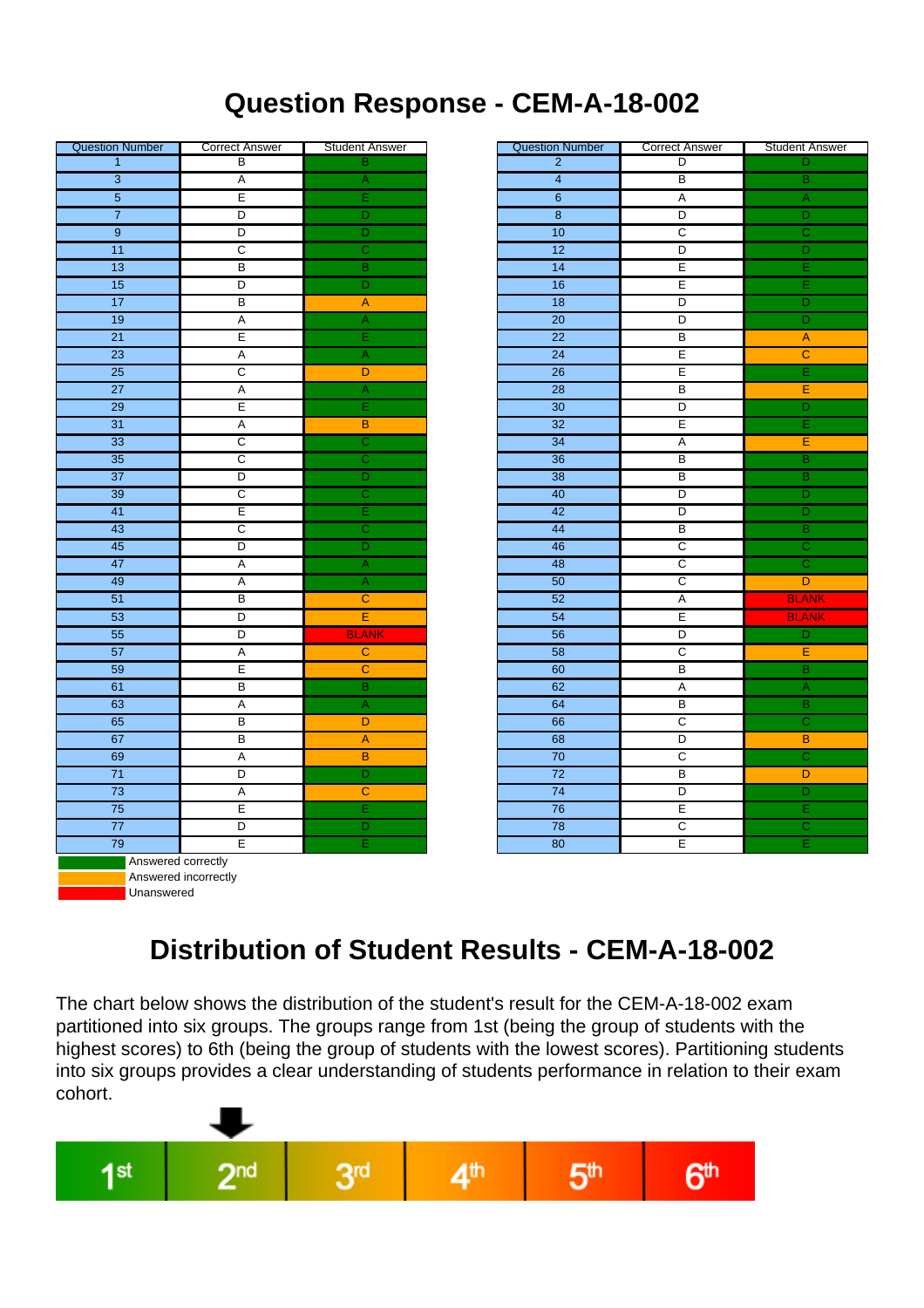### **Detailed Question Analytics - CEM-A-18-002**

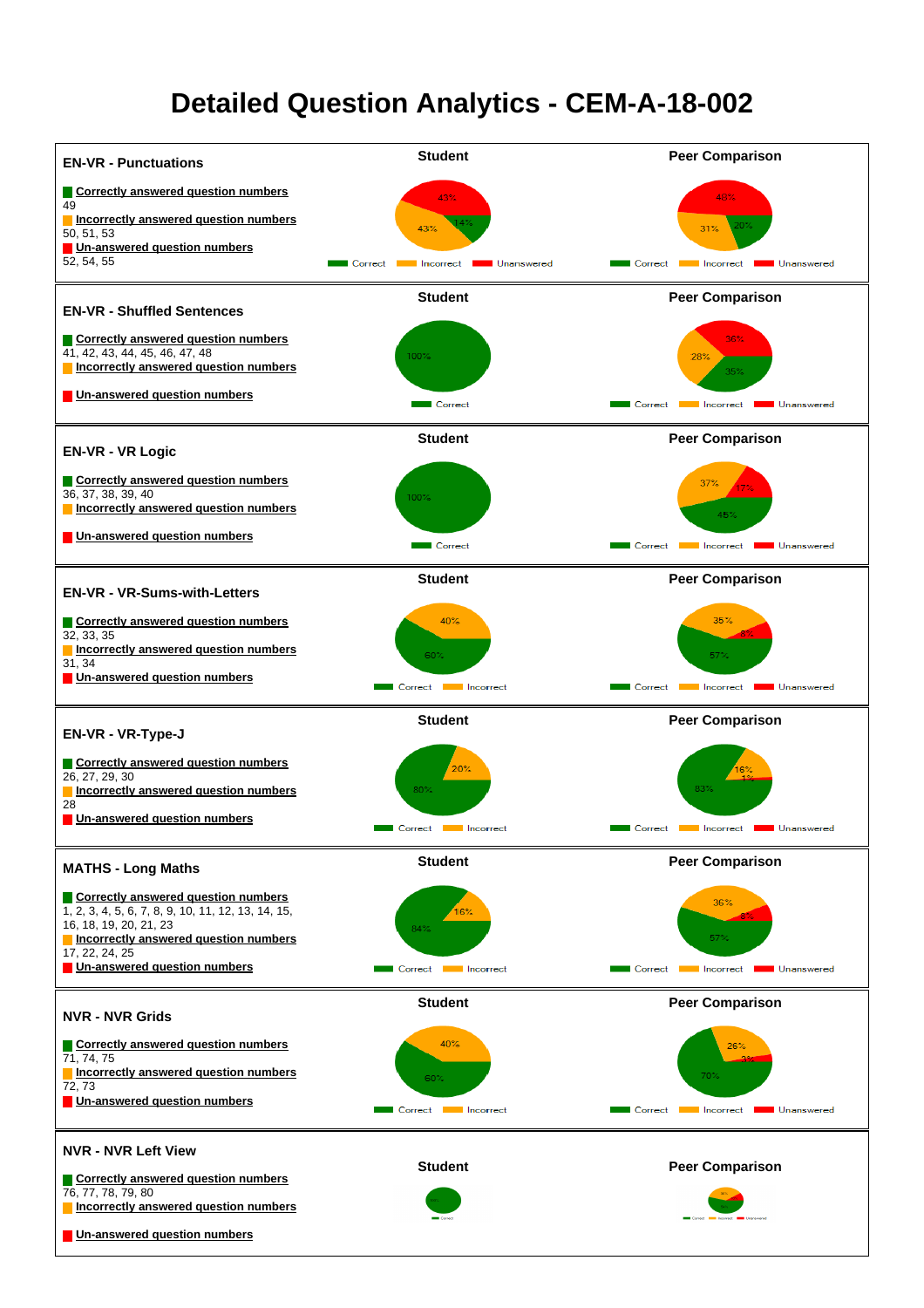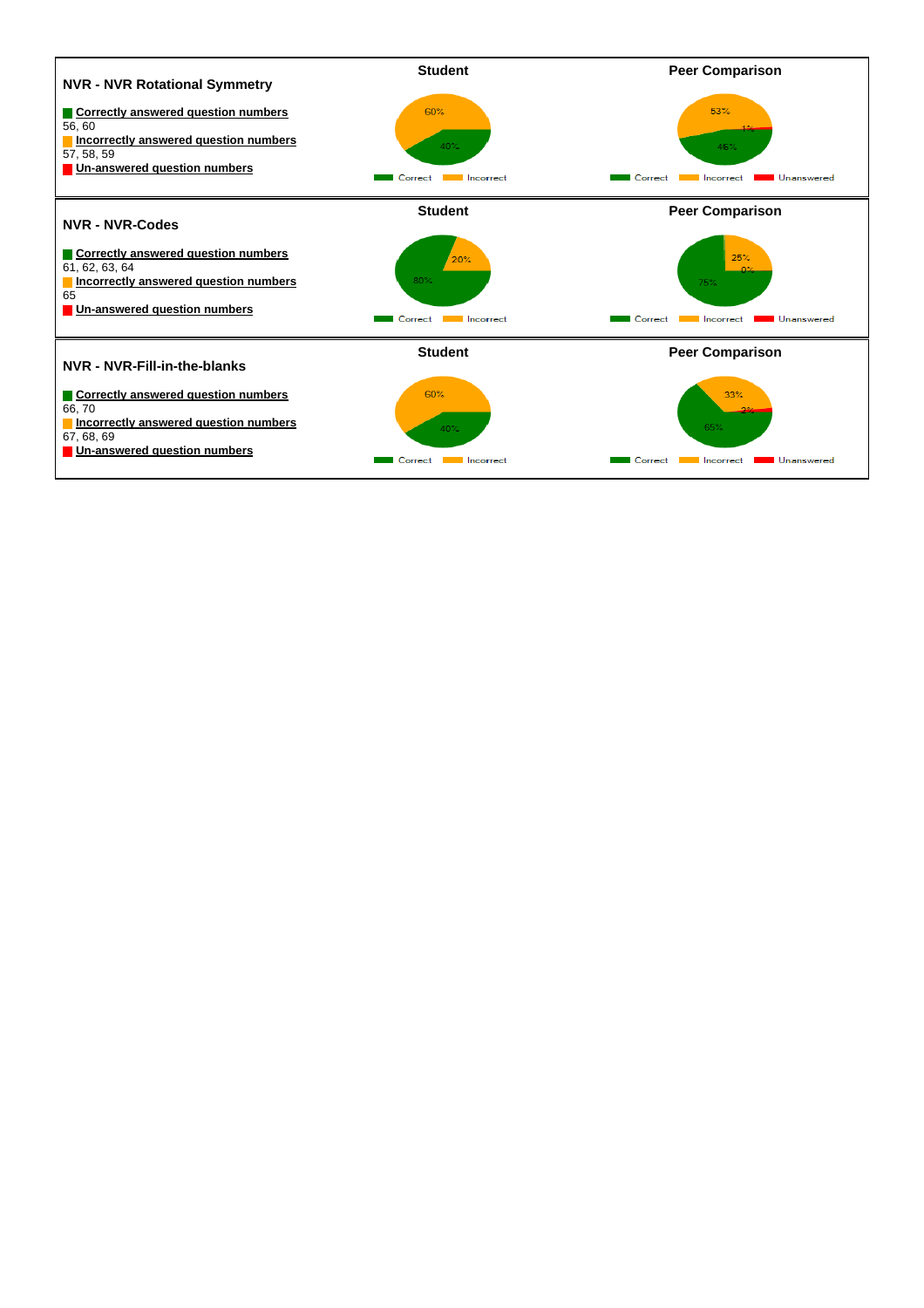# **CEM-B-18-002**

| <b>Question Analysis</b><br><b>Test Name</b><br><b>CEM-B-18-002</b><br>Answered correctly<br>73 |                             |                 |                      |    |    |                 |
|-------------------------------------------------------------------------------------------------|-----------------------------|-----------------|----------------------|----|----|-----------------|
| <b>Questions Available</b>                                                                      | 80                          | $\overline{7}$  | Answered incorrectly |    |    |                 |
| <b>Questions Answered Correctly</b>                                                             | 73                          |                 | <b>0</b> Unanswered  |    |    |                 |
| <b>Percentage Answered Correctly</b>                                                            | 91.25%                      |                 | $\overline{2}$       | 3  |    | $\overline{5}$  |
| <b>Questions Un-Answered</b>                                                                    | $\overline{0}$              | 6 <sup>1</sup>  |                      | 8  | 9  | 10 <sup>°</sup> |
| <b>Total Students</b>                                                                           | 175                         | 11              | 12                   | 13 | 14 | 15              |
| <b>Placement In Group</b>                                                                       | 3 out of 175                | 16              | 17                   | 18 | 19 | 20              |
| <b>Highest Score</b>                                                                            | 75                          | 21              | 22                   | 23 | 24 | 25              |
| <b>Lowest Score</b>                                                                             | 20                          | 26              | 27                   | 28 | 29 | 30              |
| <b>Average Score</b>                                                                            | 49                          | 31              | 32                   | 33 | 34 | 35              |
|                                                                                                 |                             | 36              | 37                   | 38 | 39 | 40              |
| <b>CEM-B-18-002 - Peer Comparison</b>                                                           |                             | 41              | 42                   | 43 | 44 | 45              |
|                                                                                                 |                             | 46              | 47                   | 48 | 49 | 50              |
|                                                                                                 |                             | 51              | 52                   | 53 | 54 | 55              |
| 100                                                                                             |                             | 56              | 57                   | 58 | 59 | 60              |
| 90<br>75<br>80                                                                                  | 73                          | 61              | 62                   | 63 | 64 | 65              |
| 70<br>50 <sup>°</sup>                                                                           |                             | 66              | 67                   | 68 | 69 | 70              |
| 49<br>60<br>50                                                                                  |                             | 71              | 72                   | 73 | 74 | 75              |
| 40                                                                                              |                             | 76              | $77$                 | 78 | 79 | 80              |
| 20<br>30<br>20                                                                                  |                             |                 |                      |    |    |                 |
| 10                                                                                              |                             |                 |                      |    |    |                 |
| 0                                                                                               |                             |                 |                      |    |    |                 |
| Median Result<br>Lowest Result                                                                  | Jobs Bloods                 |                 |                      |    |    |                 |
| Highest Regul<br>Average Result                                                                 |                             |                 |                      |    |    |                 |
|                                                                                                 |                             |                 |                      |    |    |                 |
|                                                                                                 |                             |                 |                      |    |    |                 |
|                                                                                                 |                             |                 |                      |    |    |                 |
| <b>CEM-B-18-002 - Student</b>                                                                   | <b>CEM-B-18-002 - Group</b> |                 |                      |    |    |                 |
| <b>Performance Analysis</b>                                                                     | <b>Average Performance</b>  |                 |                      |    |    |                 |
|                                                                                                 |                             | <b>Analysis</b> |                      |    |    |                 |
|                                                                                                 |                             |                 |                      |    |    |                 |
|                                                                                                 |                             |                 |                      |    |    |                 |
| 73                                                                                              |                             | 27              |                      |    |    |                 |
|                                                                                                 |                             |                 |                      |    |    |                 |
|                                                                                                 |                             |                 |                      |    |    |                 |



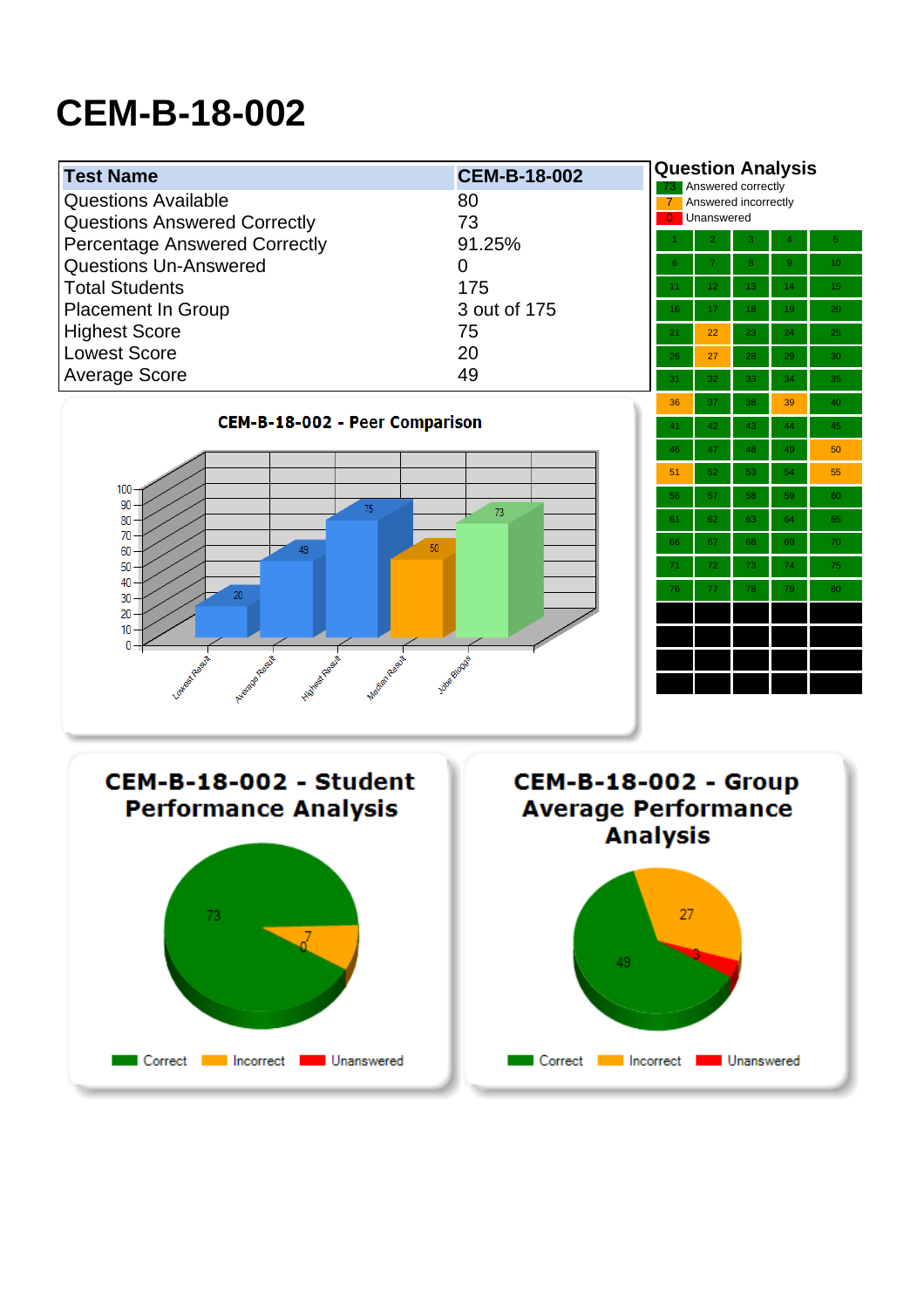### **Question Response - CEM-B-18-002**

| <b>Question Number</b>    | <b>Correct Answer</b>   | <b>Student Answer</b>   | <b>Question Number</b>               | <b>Correct Answer</b>   | Student                   |
|---------------------------|-------------------------|-------------------------|--------------------------------------|-------------------------|---------------------------|
| $\mathbf{1}$              | D                       | D                       | $\overline{2}$                       | B                       | B                         |
| $\overline{\overline{3}}$ | $\overline{B}$          | $\overline{B}$          | $\overline{4}$                       | $\overline{\text{c}}$   | $\overline{\overline{c}}$ |
| $\overline{5}$            | Έ                       | Ε                       | $\overline{6}$                       | $\overline{\text{c}}$   | $\overline{\overline{c}}$ |
| $\overline{7}$            | $\overline{\mathsf{c}}$ | $\overline{\text{c}}$   | $\overline{\overline{\overline{8}}}$ | $\overline{\text{c}}$   | $\overline{\overline{c}}$ |
| $\overline{9}$            | $\overline{B}$          | $\overline{B}$          | $\overline{10}$                      | $\overline{\circ}$      | $\overline{\mathsf{D}}$   |
| $\overline{11}$           | Έ                       | Έ                       | $\overline{12}$                      | E                       | Έ                         |
| $\overline{13}$           | $\overline{D}$          | $\overline{D}$          | $\overline{14}$                      | $\overline{B}$          | $\overline{B}$            |
| $\overline{15}$           | $\overline{A}$          | $\overline{\mathsf{A}}$ | $\overline{16}$                      | $\overline{c}$          | $\overline{\overline{c}}$ |
| $\overline{17}$           | $\overline{\mathsf{D}}$ | $\overline{D}$          | $\overline{18}$                      | $\overline{A}$          | $\overline{A}$            |
| $\overline{19}$           | $\overline{B}$          | $\overline{B}$          | $\overline{20}$                      | $\overline{\text{c}}$   | $\overline{\overline{c}}$ |
| $\overline{21}$           | $\overline{D}$          | $\overline{D}$          | $\overline{22}$                      | $\overline{B}$          | $\overline{A}$            |
| $\overline{23}$           | $\overline{D}$          | $\overline{D}$          | $\overline{24}$                      | $\overline{c}$          | $\overline{c}$            |
| $\overline{25}$           | $\overline{c}$          | $\overline{\text{c}}$   | $\overline{26}$                      | $\overline{\mathsf{D}}$ | ō                         |
| $\overline{27}$           | E                       | $\mathbf C$             | $\overline{28}$                      | E                       | Ē                         |
| 29                        | Έ                       | $\overline{E}$          | $\overline{30}$                      | $\overline{B}$          | $\overline{B}$            |
| 31                        | Έ                       | Έ                       | 32                                   | $\overline{B}$          | B                         |
| 33                        | E                       | Έ                       | 34                                   | A                       | $\overline{A}$            |
| 35                        | $\overline{A}$          | $\overline{\mathsf{A}}$ | $\overline{36}$                      | $\overline{D}$          | $\overline{A}$            |
| $\overline{37}$           | $\overline{A}$          | $\overline{\mathsf{A}}$ | 38                                   | E                       | E                         |
| $\overline{39}$           | $\overline{\text{c}}$   | B                       | 40                                   | E                       | Ē                         |
| 41                        | $\overline{A}$          | $\overline{A}$          | 42                                   | Ε                       | Ē                         |
| 43                        | $\overline{B}$          | $\overline{B}$          | 44                                   | $\overline{\mathsf{A}}$ | $\overline{A}$            |
| 45                        | $\overline{\text{c}}$   | $\overline{c}$          | 46                                   | D                       | $\overline{\mathsf{D}}$   |
| 47                        | $\overline{D}$          | $\overline{D}$          | 48                                   | E                       | Ē                         |
| 49                        | E                       | Ε                       | 50                                   | B                       | D                         |
| $\overline{51}$           | $\overline{c}$          | Е                       | $\overline{52}$                      | $\overline{c}$          | $\overline{C}$            |
| 53                        | $\overline{D}$          | $\overline{D}$          | 54                                   | $\overline{B}$          | $\overline{B}$            |
| 55                        | Έ                       | $\overline{D}$          | 56                                   | $\overline{c}$          | $\overline{c}$            |
| $\overline{57}$           | Έ                       | Ε                       | $\overline{58}$                      | $\overline{\mathsf{D}}$ | ō                         |
| 59                        | $\overline{D}$          | $\overline{\mathsf{D}}$ | 60                                   | $\overline{B}$          | $\overline{\mathsf{B}}$   |
| 61                        | $\overline{B}$          | $\overline{B}$          | 62                                   | $\overline{c}$          | $\overline{c}$            |
| 63                        | $\overline{A}$          | $\overline{A}$          | 64                                   | $\overline{c}$          | $\overline{\overline{c}}$ |
| 65                        | Έ                       | Έ                       | 66                                   | $\overline{B}$          | $\overline{\mathbf{B}}$   |
| 67                        | $\overline{A}$          | $\overline{A}$          | 68                                   | $\overline{\mathsf{A}}$ | $\overline{A}$            |
| 69                        | $\overline{A}$          | $\overline{A}$          | $\overline{70}$                      | $\overline{c}$          | $\overline{\overline{C}}$ |
| $\overline{71}$           | Έ                       | Έ                       | $\overline{72}$                      | $\overline{\mathsf{D}}$ | $\overline{\mathsf{D}}$   |
| $\overline{73}$           | A                       | $\overline{A}$          | $\overline{74}$                      | $\overline{B}$          | $\overline{\mathsf{B}}$   |
| $\overline{75}$           | $\overline{\text{c}}$   | $\overline{\mathsf{c}}$ | $\overline{76}$                      | $\overline{A}$          | $\overline{A}$            |
| $\overline{77}$           | $\overline{E}$          | Έ                       | $\overline{78}$                      | $\overline{A}$          | $\overline{\mathsf{A}}$   |
| $\overline{79}$           | $\overline{E}$          | Ε                       | $\overline{80}$                      | $\overline{B}$          | $\overline{B}$            |
| Answered correctly        |                         |                         |                                      |                         |                           |
|                           | Answered incorrectly    |                         |                                      |                         |                           |
| Unanswered                |                         |                         |                                      |                         |                           |
|                           |                         |                         |                                      |                         |                           |

| <b>Question Number</b>    | <b>Correct Answer</b>   | <b>Student Answer</b>     | <b>Question Number</b>               | <b>Correct Answer</b>   | <b>Student Answer</b>            |
|---------------------------|-------------------------|---------------------------|--------------------------------------|-------------------------|----------------------------------|
| $\mathbf{1}$              | D                       | D                         | $\overline{2}$                       | В                       | B                                |
| $\overline{\overline{3}}$ | $\overline{B}$          | $\overline{B}$            | $\overline{4}$                       | $\overline{\text{c}}$   | $\overline{\overline{\text{c}}}$ |
| $\overline{5}$            | $\overline{E}$          | Έ                         | $\overline{6}$                       | $\overline{\text{c}}$   | $\overline{\overline{c}}$        |
| $\overline{7}$            | $\overline{\mathsf{c}}$ | $\overline{C}$            | $\overline{\overline{\overline{8}}}$ | $\overline{c}$          | $\overline{\mathsf{c}}$          |
| $\overline{9}$            | $\overline{B}$          | $\overline{B}$            | 10                                   | $\overline{D}$          | $\overline{\mathsf{D}}$          |
| $\overline{11}$           | $\overline{E}$          | Έ                         | $\overline{12}$                      | Έ                       | $\overline{E}$                   |
| $\overline{13}$           | $\overline{D}$          | $\overline{\mathsf{D}}$   | $\overline{14}$                      | $\overline{B}$          | $\overline{B}$                   |
| $\overline{15}$           | $\overline{A}$          | $\overline{A}$            | 16                                   | $\overline{\text{c}}$   | $\overline{\overline{\text{c}}}$ |
| $\overline{17}$           | $\overline{D}$          | $\overline{\mathsf{D}}$   | 18                                   | $\overline{A}$          | $\overline{A}$                   |
| $\overline{19}$           | $\overline{B}$          | $\overline{B}$            | $\overline{20}$                      | $\overline{\mathsf{c}}$ | $\overline{\text{c}}$            |
| $\overline{21}$           | $\overline{D}$          | $\overline{D}$            | $\overline{22}$                      | $\overline{B}$          | $\mathsf{A}$                     |
| $\overline{23}$           | $\overline{D}$          | $\overline{D}$            | $\overline{24}$                      | $\overline{C}$          | $\overline{\overline{c}}$        |
| $\overline{25}$           | $\overline{\text{c}}$   | $\overline{\text{c}}$     | $\overline{26}$                      | $\overline{D}$          | $\overline{D}$                   |
| $\overline{27}$           | $\overline{E}$          | $\overline{C}$            | $\overline{28}$                      | E                       | Ē                                |
| $\overline{29}$           | $\overline{E}$          | Έ                         | $\overline{30}$                      | $\overline{B}$          | $\overline{B}$                   |
| 31                        | $\overline{E}$          | Ē                         | $\overline{32}$                      | $\overline{B}$          | $\overline{B}$                   |
| 33                        | $\overline{E}$          | Έ                         | 34                                   | Α                       | $\overline{\mathsf{A}}$          |
| 35                        | $\overline{A}$          | $\mathsf{A}$              | 36                                   | $\overline{D}$          | $\mathsf A$                      |
| $\overline{37}$           | $\overline{A}$          | $\overline{\mathsf{A}}$   | 38                                   | Έ                       | E                                |
| 39                        | $\overline{C}$          | $\overline{B}$            | 40                                   | E                       | Ē                                |
| 41                        | $\sf A$                 | $\overline{A}$            | 42                                   | $\overline{E}$          | E                                |
| 43                        | $\overline{B}$          | $\overline{B}$            | 44                                   | $\mathsf{A}$            | $\overline{\mathsf{A}}$          |
| 45                        | $\overline{c}$          | $\overline{C}$            | 46                                   | D                       | $\overline{D}$                   |
| 47                        | $\overline{D}$          | $\overline{D}$            | 48                                   | Έ                       | E                                |
| 49                        | $\overline{E}$          | Ε                         | 50                                   | $\overline{B}$          | $\overline{D}$                   |
| 51                        | $\overline{c}$          | Ε                         | 52                                   | $\overline{c}$          | $\overline{\overline{c}}$        |
| 53                        | $\overline{\mathsf{D}}$ | $\overline{\circ}$        | 54                                   | $\overline{B}$          | $\overline{B}$                   |
| $\overline{55}$           | $\overline{E}$          | $\overline{D}$            | 56                                   | $\overline{c}$          | $\overline{\text{c}}$            |
| 57                        | $\overline{E}$          | Έ                         | 58                                   | $\overline{D}$          | $\overline{D}$                   |
| 59                        | $\overline{D}$          | $\overline{D}$            | 60                                   | $\overline{B}$          | $\overline{B}$                   |
| 61                        | $\overline{B}$          | $\overline{B}$            | 62                                   | $\overline{c}$          | $\overline{\overline{c}}$        |
| 63                        | $\overline{\mathsf{A}}$ | $\overline{\mathsf{A}}$   | 64                                   | $\overline{c}$          | $\overline{\overline{c}}$        |
| 65                        | $\overline{E}$          | Έ                         | 66                                   | $\overline{B}$          | $\overline{B}$                   |
| 67                        | $\overline{A}$          | $\boldsymbol{\mathsf{A}}$ | 68                                   | $\overline{A}$          | $\overline{A}$                   |
| 69                        | $\overline{\mathsf{A}}$ | $\overline{A}$            | $\overline{70}$                      | $\overline{c}$          | $\overline{\overline{c}}$        |
| $\overline{71}$           | $\overline{E}$          | Έ                         | $\overline{72}$                      | $\overline{D}$          | $\overline{D}$                   |
| $\overline{73}$           | $\overline{A}$          | A                         | $\overline{74}$                      | $\overline{B}$          | $\overline{\mathsf{B}}$          |
| $\overline{75}$           | $\overline{c}$          | $\overline{\text{c}}$     | $\overline{76}$                      | $\overline{A}$          | $\overline{A}$                   |
| $\overline{77}$           | $\overline{E}$          | Έ                         | $\overline{78}$                      | Α                       | $\overline{A}$                   |
| $\overline{79}$           | $\overline{E}$          | Ē                         | $\overline{80}$                      | $\overline{B}$          | $\overline{B}$                   |

## **Distribution of Student Results - CEM-B-18-002**

The chart below shows the distribution of the student's result for the CEM-B-18-002 exam partitioned into six groups. The groups range from 1st (being the group of students with the highest scores) to 6th (being the group of students with the lowest scores). Partitioning students into six groups provides a clear understanding of students performance in relation to their exam cohort.

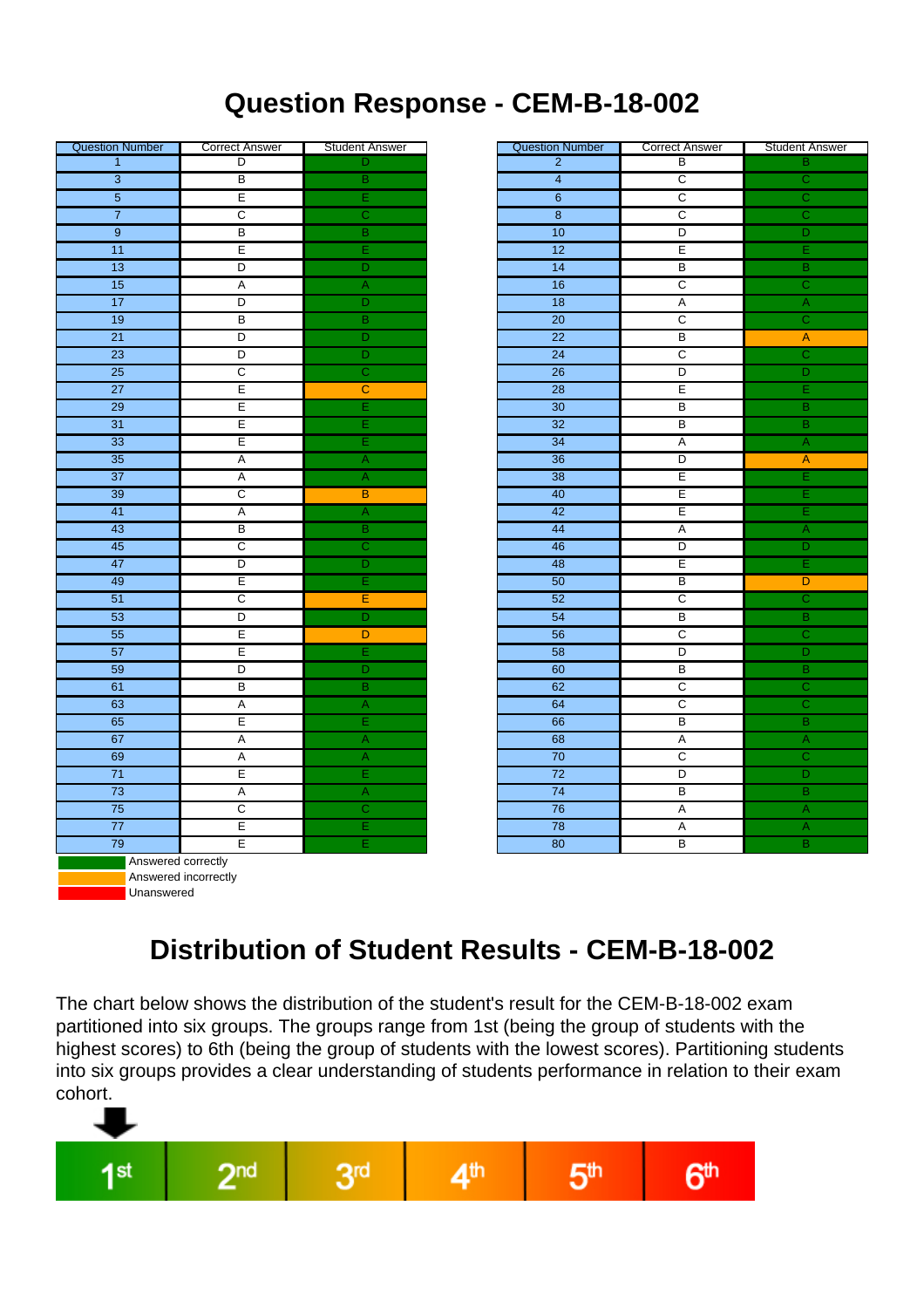### **Detailed Question Analytics - CEM-B-18-002**

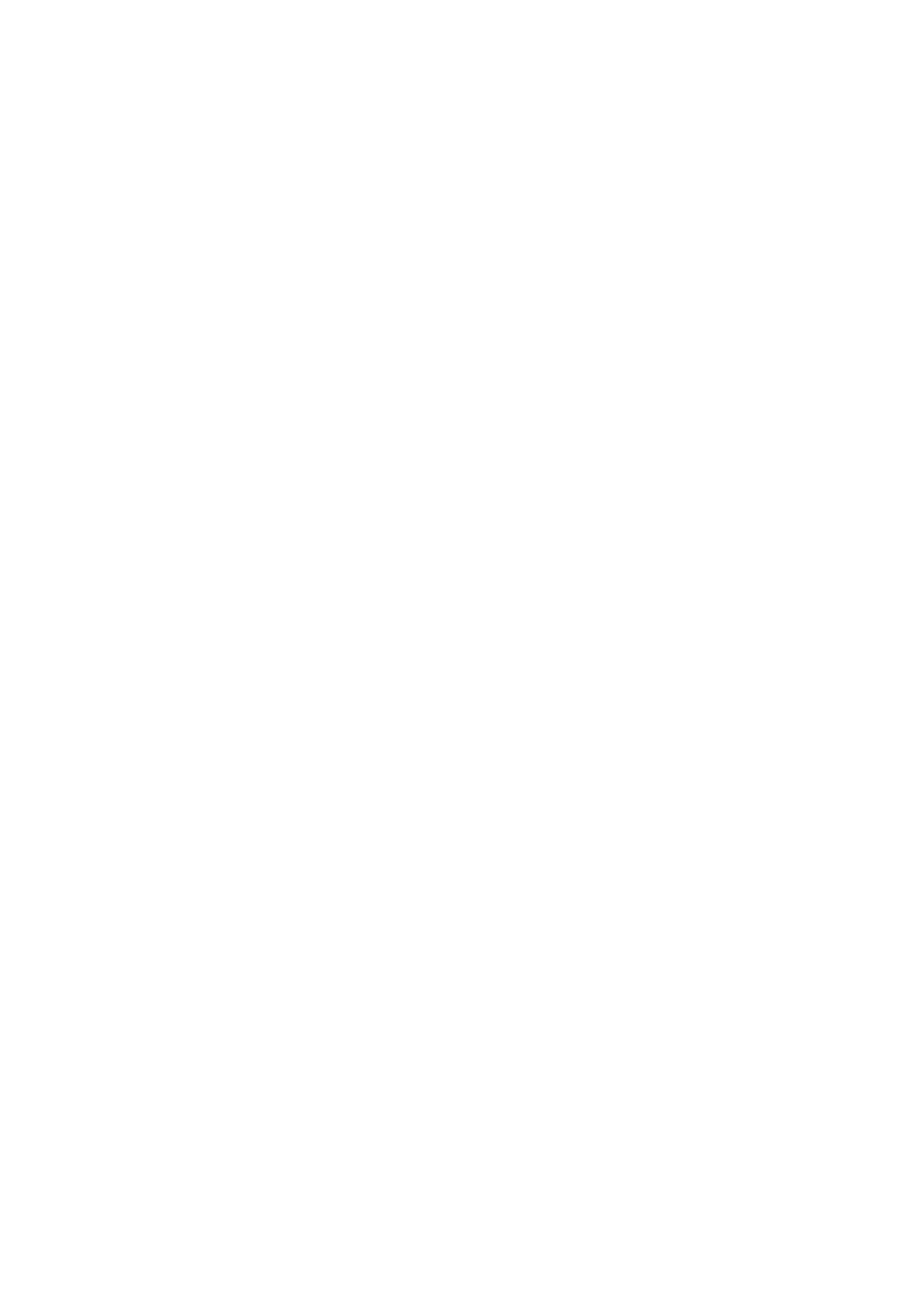### **Not the result you wanted?**

11PlusDIY are offering 20 students a place at our 2018 Intensive Training Workshops. All the places in 2017 sold out and 2018 will be the same. Please book early to avoid any disappointment, we will not compromise the tuition by offering more places.

The courses offer very special tailored tuition covering key 11 Plus topics, with intensive training and mini mocks to help build exam understanding and experience in dealing with time management.

Book Online At [www.11PlusDIY.co.uk](http://www.11PlusDIY.co.uk)

## **Mock exams 2018**

#### **Harrow (London)** Dates throughout 2018. **Birmingham** Dates throughout 2018. **Aylesbury** Dates throughout 2018. **Wolverhampton** Dates throughout 2018. **Sutton & Croydon** Dates throughout 2018. **Finchley (London)** Dates throughout 2018. **Gloucestershire** Dates throughout 2018. **Redbridge** Dates throughout 2018. **Kingston** Dates throughout 2018 **Trafford (Manchester)** Dates throughout 2018. **Lenham (Kent)** Dates throughout 2018. **Sutton Coldfield (Birmingham)** Dates throughout 2018 **Slough** Dates throughout 2018. **Basildon** Dates throughout 2018. **Canterbury** Dates throughout 2018 **Milton Keynes** Dates throughout 2018. **Telford** Dates throughout 2018. **Reading** Dates throughout 2018. **Stratford Upon Avon** Dates throughout 2018. **Bexley (London)** Dates throughout 2018.

### **Up-Coming Mock Exam Dates**

![](_page_10_Picture_7.jpeg)